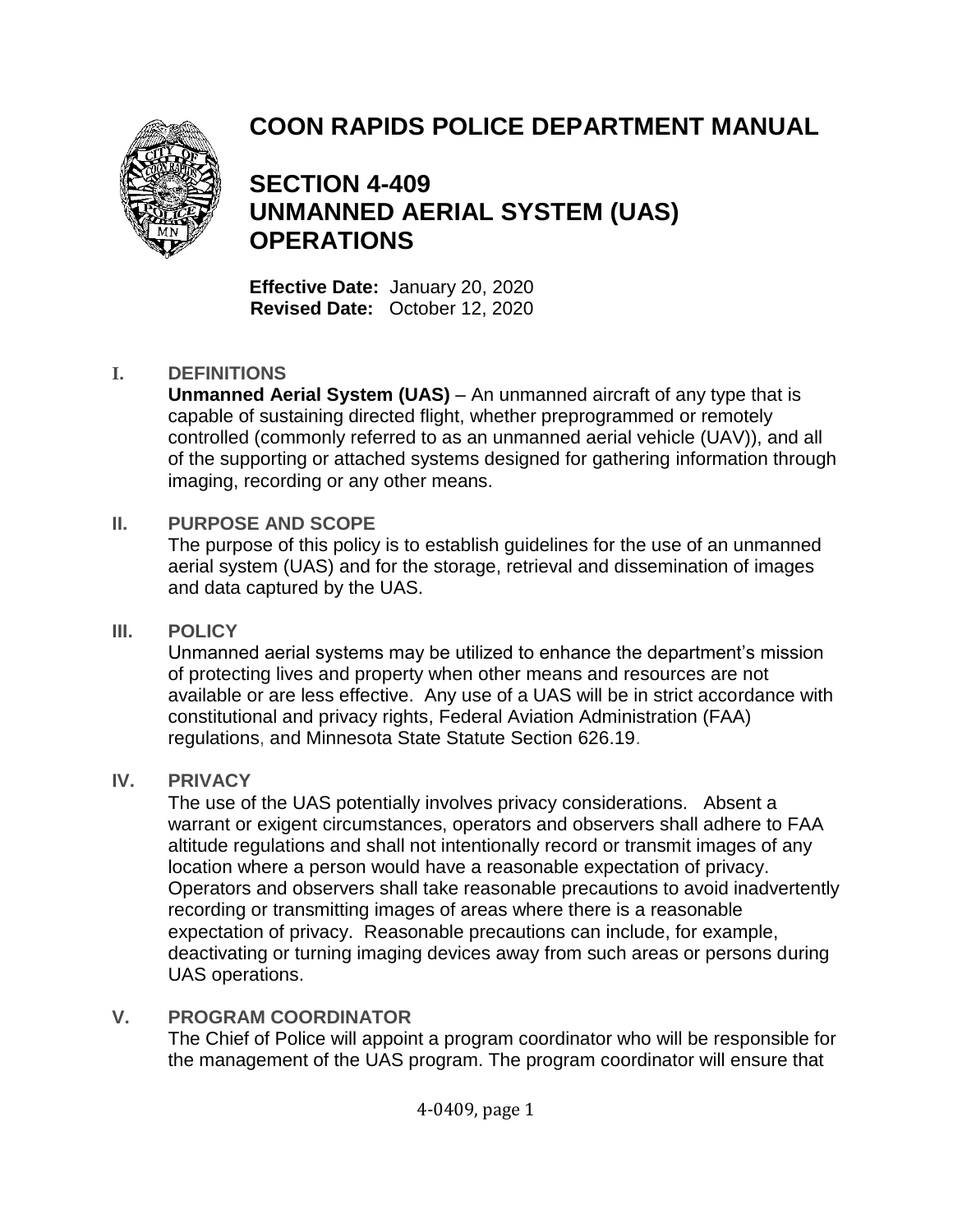policies and procedures conform to current laws, regulations, best practices, and will have the additional responsibilities:

- a) Ensuring that all authorized operators and required observers have completed all required office-approved training in the operation, applicable laws, policies and procedures regarding use of the UAS.
- b) Developing uniform protocol for submission and evaluation of requests to deploy a UAS, including urgent requests made during ongoing or emerging incidents.
- c) Developing an operational protocol governing the deployment and operation of a UAS including, but not limited to, safety oversight, use of visual observers, establishment of lost link procedures and secure communication with air traffic control facilities.
- d) Developing a protocol for fully documenting all missions.
- e) Developing a UAS inspection, maintenance and record-keeping protocol to ensure continuing airworthiness of a UAS, up to and including its overhaul or life limits.
- f) Developing protocols to ensure that all data intended to be used as evidence are accessed, maintained, stored and retrieved in a manner that ensures its integrity as evidence, including strict adherence to chain of custody requirements. Electronic trails, including encryption, authenticity certificates and date and time stamping, shall be used as appropriate to preserve individual rights and to ensure the authenticity and maintenance of a secure evidentiary chain of custody.
- g) Developing protocols that ensure retention and purge periods are maintained in accordance with established records retention schedules.
- h) Facilitating law enforcement access to images and data captured by the UAS.
- i) Recommending program enhancements, particularly regarding safety and information security.
- j) Ensuring that established protocols are followed by monitoring and providing periodic reports on the program to the Chief of Police.
- k) Report to the Commissioner of Public Safety, by January 15 of each year, as mandated by Minnesota Statute Section 626.19, subdivision 12. This includes reporting the number of times the UAS was deployed without a search warrant including the date of each deployment and the authorized use under Minnesota Statute Section 626.19, subdivision 3 and the total cost of the UAS program.
- **VI. USE OF UAS**

Only authorized operators who have completed the required training and attended a familiarization session with the UAS training staff shall be permitted to operate the UAS. Use of the UAS, including vision enhancement technology, is permissible when in compliance with a search warrant, court order, or in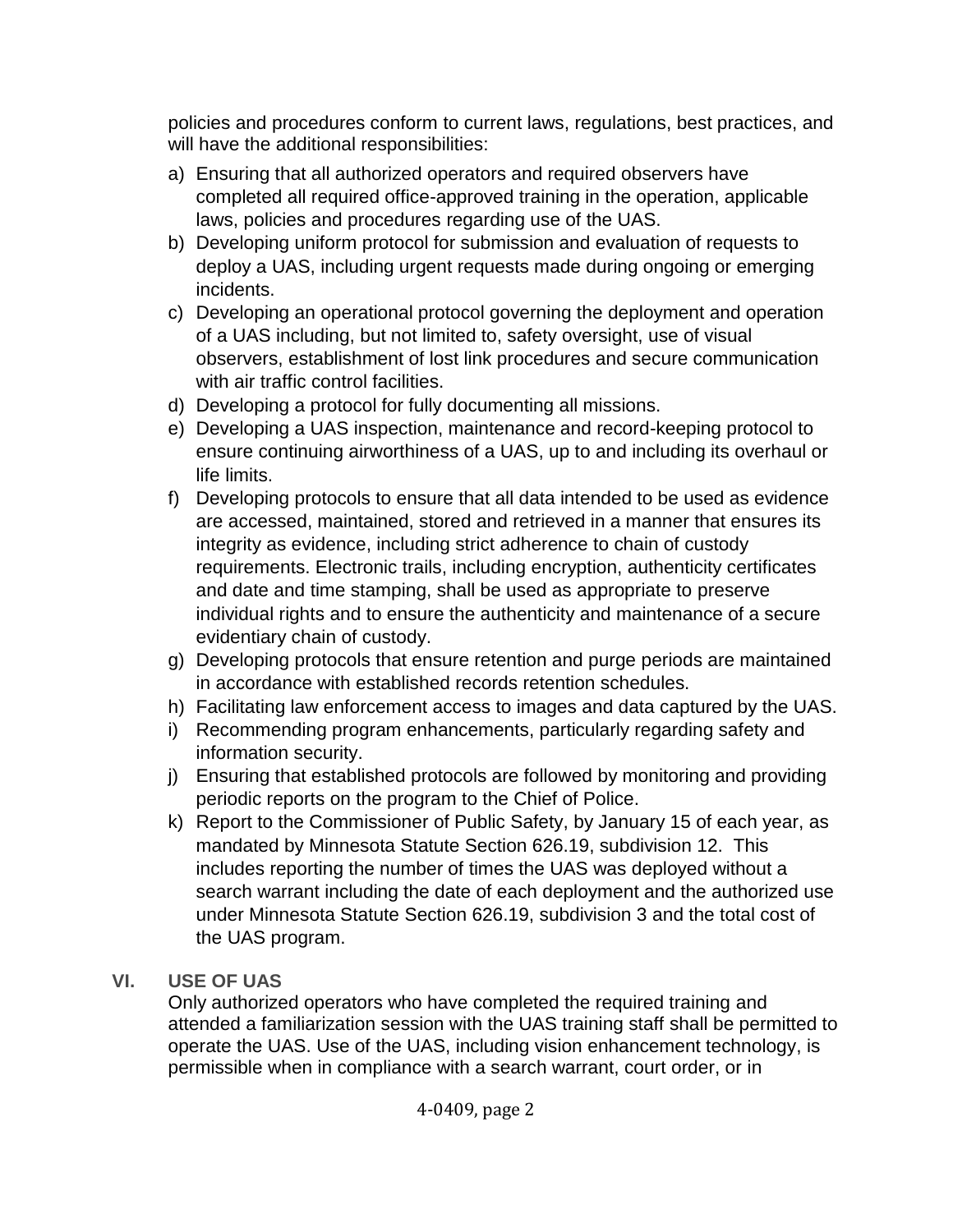accordance with Minnesota State Statute 626.19, subdivision 3, as follows:

- a. During or in the aftermath of an emergency situation that involves the risk of death or bodily harm to a person;
- b. Over a public event where there is a heightened risk to the safety of participants or bystanders;
- c. To counter the risk of a terrorist attack by a specific individual or organization if the agency determines that credible intelligence indicates a risk;
- d. To prevent the loss of life and property in natural or man-made disasters and to facilitate operational planning, rescue, and recovery operations in the aftermath of these disasters;
- e. To conduct a threat assessment in anticipation of a specific event;
- f. To collect information from a public area if there is a reasonable of suspicion of criminal activity;
- g. To collect information for crash reconstruction purposes after a serious or deadly collision occurring on a public road;
- h. Over a public area for officer training or public relations purposes; and
- i. For purposes unrelated to law enforcement at the request of a government entity provided that the government entity makes the request in writing to the law enforcement agency and specifies the reason for the request and proposed period of use.

## **VII. PROHIBITED USE**

The UAS, including the video equipment, shall not be used:

- a. To target a person based solely on individual characteristics, such as, but not limited to race, ethnicity, national origin, religion, disability, gender or sexual orientation.
- b. To harass, intimidate or discriminate against any individual or group.
- c. The UAS shall not be equipped with facial recognition or other biometricmatching technology unless authorized by a warrant.
- d. The UAS shall not be equipped with weapons.
- e. The UAS shall not be used to collect data on public protests or demonstrations unless expressly authorized by a warrant or an exception applies as described in Minnesota State Statute 626.19, subdivision 3, as described in section VI of this policy.
- f. Any other use prohibited by law.

# **VIII. RETENTION OF UAS DATA**

Data collected by the UAS shall be retained as provided in Minnesota State Statue. All missions shall be video recorded. All data collected during UAS missions will be destroyed as soon as possible after the mission, and not longer than seven days after the data is collected, unless the data is part of an active criminal investigation.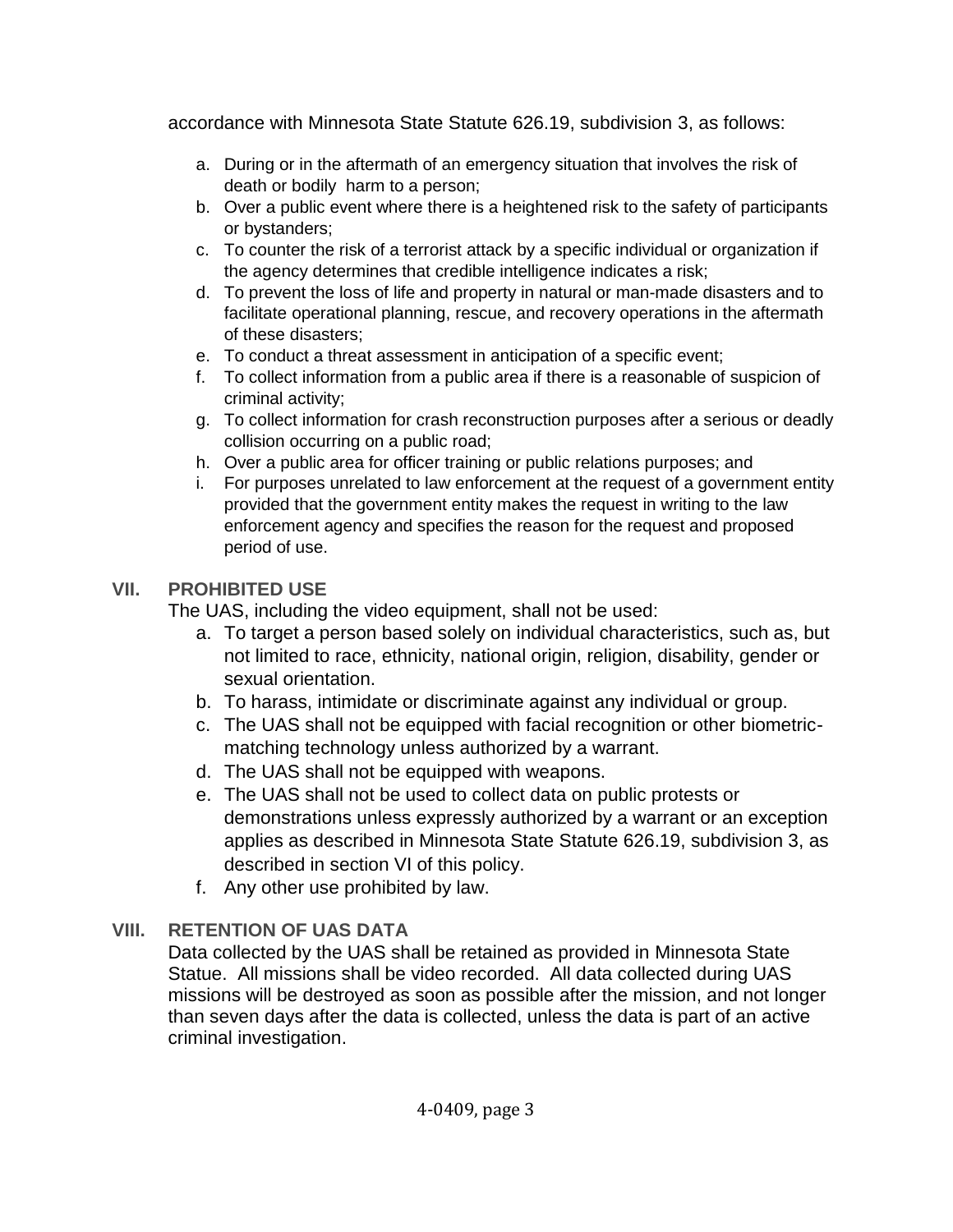### **IX. TRAINING**

Pilots must have completed an approved Remote Pilot in Command (RPIC) course, and passed the Federal Aviation Administration (FAA) Part 107 test before operating the UAS. Pilots will conduct at least three training flight per quarter to keep their familiarization with the equipment and operational procedures. All visual observers must complete an approved department training. All trainings will have an emphasis on safe operations.

A safety "stand down" will be conducted annually. During a stand down, all members with unmanned UAS responsibilities assemble to review the agency safety program. It is also an opportunity to solicit changes to this policy, identify potential hazards, conduct safety training, etc.

### **X. Reports**

All UAS flights, including training flights, shall be documented by completing an ICR and a UAS Operator's Log. The report shall indicate a factual basis for the use of the UAS and the applicable exception under Minnesota State Statute 626.19, subdivision 3, as described in section VI of this policy. It is the responsibility of the UAS pilot to ensure the reports are completed after each flight.

### **XI. FLIGHT CREW RESPONSIBILITIES**

### **a. Remote Pilot in Command**

- i. Pilots are directly responsible for the safe operation of the UAS.
- ii. Pilots have direct authority to reject a flight based on weather, aircraft limitations, physical condition, risk to public safety personnel or civilians, etc. No member of any law enforcement agency, regardless of rank, can order a pilot to make a flight when, in the opinion of the pilot, it cannot be done safely and within FAA regulations.
- iii. Pilots are responsible for compliance with department policies and FAA guidelines.
- iv. Pilots shall be knowledgeable about their surroundings to include obstructions and airspace activity.
- v. Pilots shall be responsive to the request of the visual observer in order to accomplish the mission.

### **b. Visual Observer (VO)**

- i. The VO will assist the pilot in maintaining visual awareness of the airspace and advise the pilot of any imminent hazards including but not limited to other aircraft, terrain and adverse weather conditions.
- ii. The VO shall work with the pilot to ensure radio communications are made in a timely manner.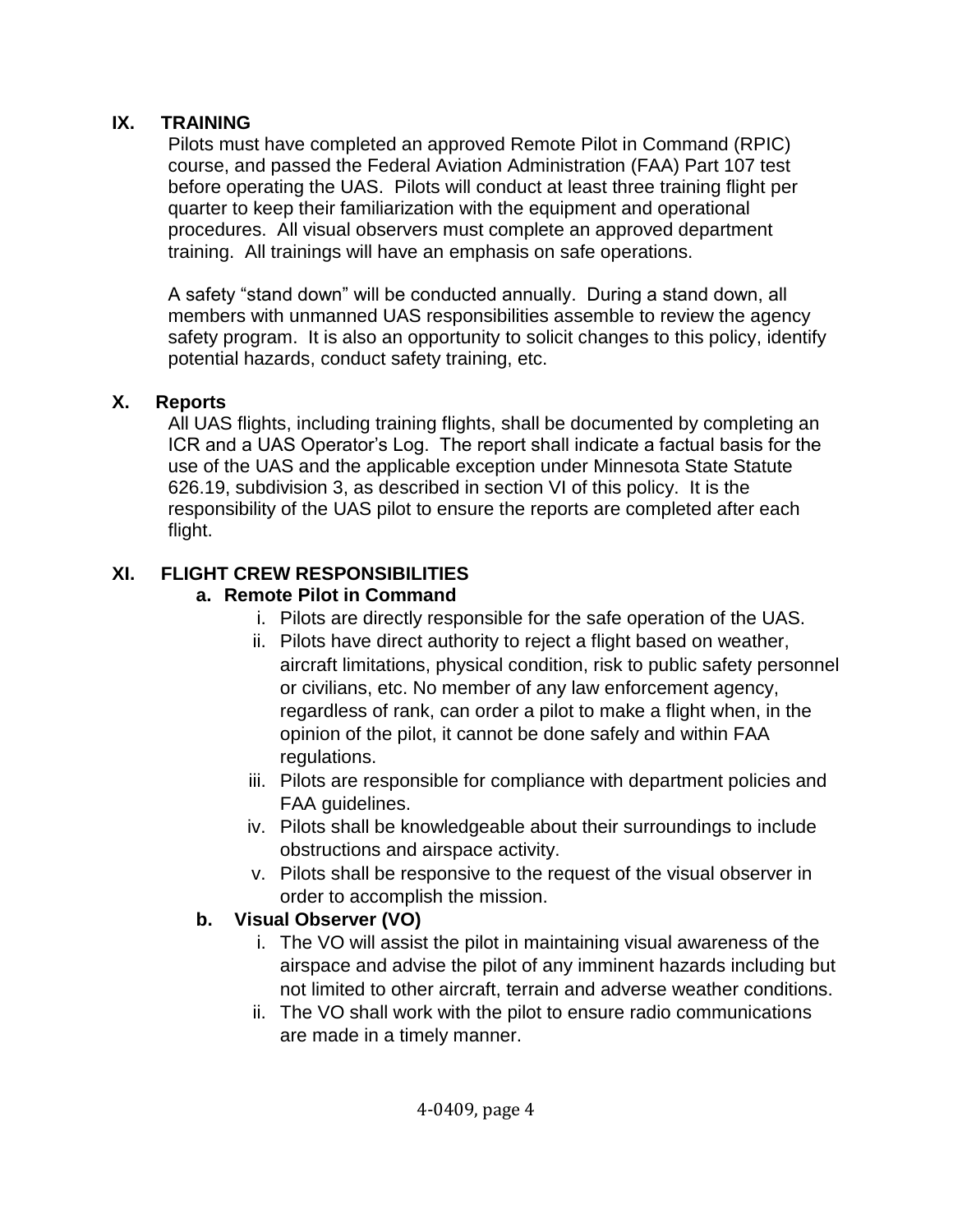### **c. Crew Coordination**

- **i.** The pilot and VO will work together to form the crew which will ultimately accomplish mission objectives.
- **ii.** In the interest of safety, both the pilot and VO must be comfortable with any decision made while working as a crew. This begins when deciding whether to accept the mission and continues throughout the mission. If there is a genuine concern on the part of either the pilot or VO, the mission should not be accepted or should be terminated.
- iii. Concern on the part of either any crew member should be immediately expressed to the other members. Effective communication is the key. Many times, reservations about something can be addressed with a different explanation.

# **XII. PREFLIGHT ACTIONS**

## a. **Inspections**

- i. At the beginning of each mission, the pilot shall conduct a thorough preflight inspection of the UAS in accordance with the instructions contained in the unmanned aircraft flight checklist.
- ii. All mission equipment will be tested prior to the flight by the pilot.

# b. **Weather**

- **i.** Prior to initiating a flight, the pilot shall check current and forecast weather conditions in the mission area.
- **ii.** The frequency of additional weather checks will be determined by the severity of existing or forecasted weather.

# c. **Airspace/Obstructions**

- i. Identify and verbalize obstructions and potential obstructions to include: Water towers, power lines, buildings, cell towers etc.
- ii. Ensure of operation in approved airspace. Adhere to Kane Class D airspace procedures.

# **XIII. POST FLIGHT RESPONSIBILITIES**

- a. A thorough inspection will be conducted of the UAS immediately after the completion of the mission to ascertain if any damage was sustained during operation.
- b. If necessary, the aircraft will be serviced so that it is immediately available for the next flight.
- c. Necessary entries will be made into the aircraft flight log and pilot flight log, and appropriate reports will be completed. Times will be logged to include, dispatch, arrival, launch, land and clear times, nature of the call, location of the call, and location of launch.
- d. If applicable notify airport tower that we are clear of airspace.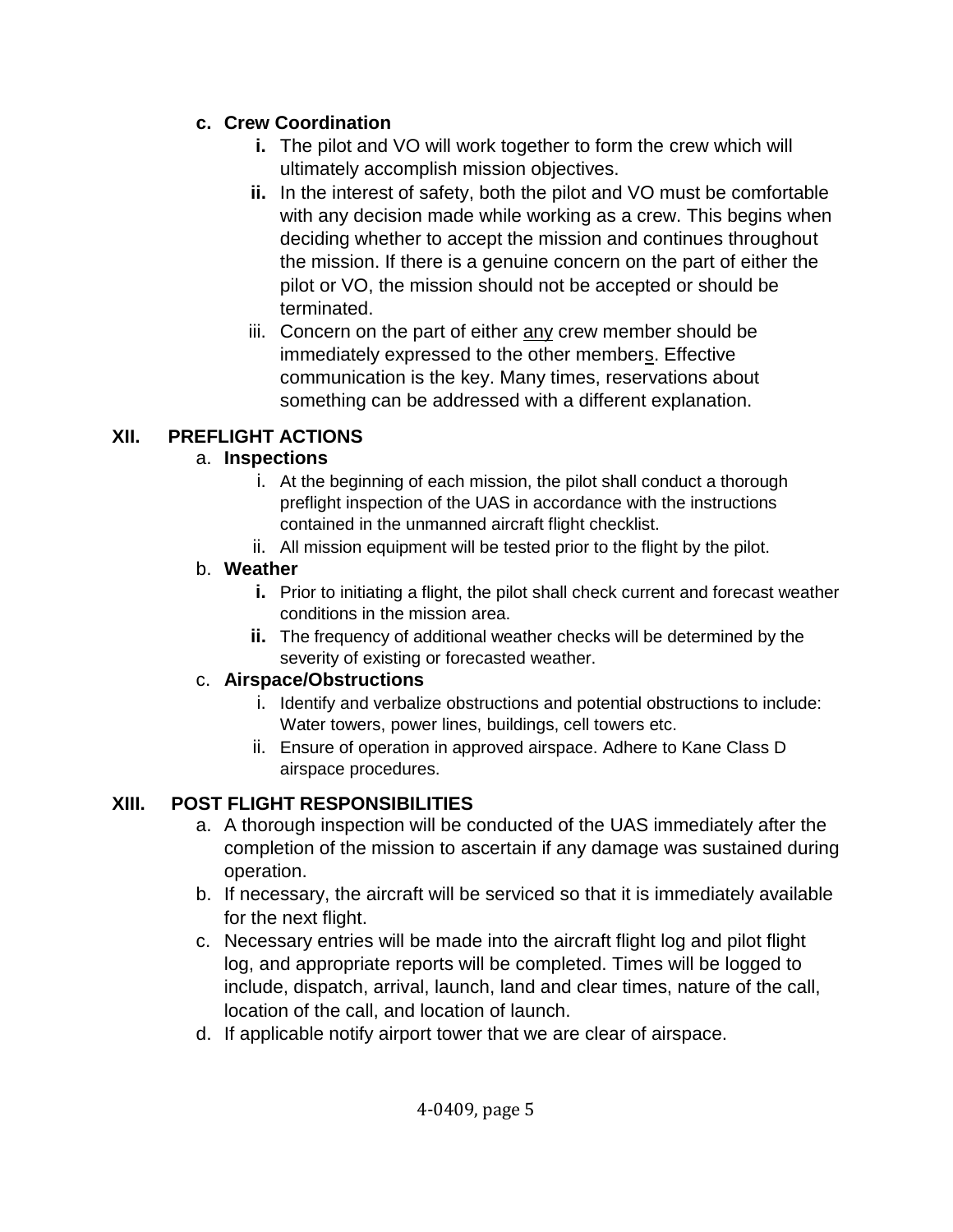### **XIV. EMERGENCY RESPONSE PLAN**

During UAS operations, emergency situations may develop at any time. The primary concern in such incidents is the prevention of injury to persons on the ground and/or other users of the National Airspace System. Secondary concerns include protection of property and nature on the ground.

- a. Following a UAS accident involving personal injury and/or significant property damage, the unit crew members shall do the following:
	- i. Immediately notify dispatch and request assistance. Provide as much information as possible about the extent of injuries or damage.
	- ii. Render first aid to the injured.
	- iii. Request notification to the on-duty supervisor, who will, if available, respond to the scene and coordinate accident investigation efforts.
	- iv. Patrol Captain or designee will request the FAA and NTSB be notified.
	- v. Survey the damage to the aircraft and or other property.
	- vi. Prior to the arrival of the FAA and NTSB, ensure the aircraft and its contents are moved only to the extent necessary to remove persons injured, protect the public from injury and/or protect wreckage from further damage.
	- vii. Provide any additional assistance or information requested by the FAA and NTSB.
	- viii. Submit a detailed written report.
- b. For ground emergencies, personnel shall:
	- i. Evaluate the need for response by fire or EMS.
	- ii. Provide first aid, contain the incident.
	- iii. Notify the on-duty supervisor and the Patrol Captain.

# **XV. ADDITONAL OPERATIONAL GUIDELINES**

- a. Personal use of the department's UAS is prohibited.
- b. Unmanned aircraft will be operated in accordance with the department's policies, FAA guidelines, and in accordance with UAS manufacturers manual and recommendations.
- c. Flights into severe weather is prohibited.
- d. The minimum altitude of the aircraft is one at which operations can be conducted without undue risk to persons or property on the surface.